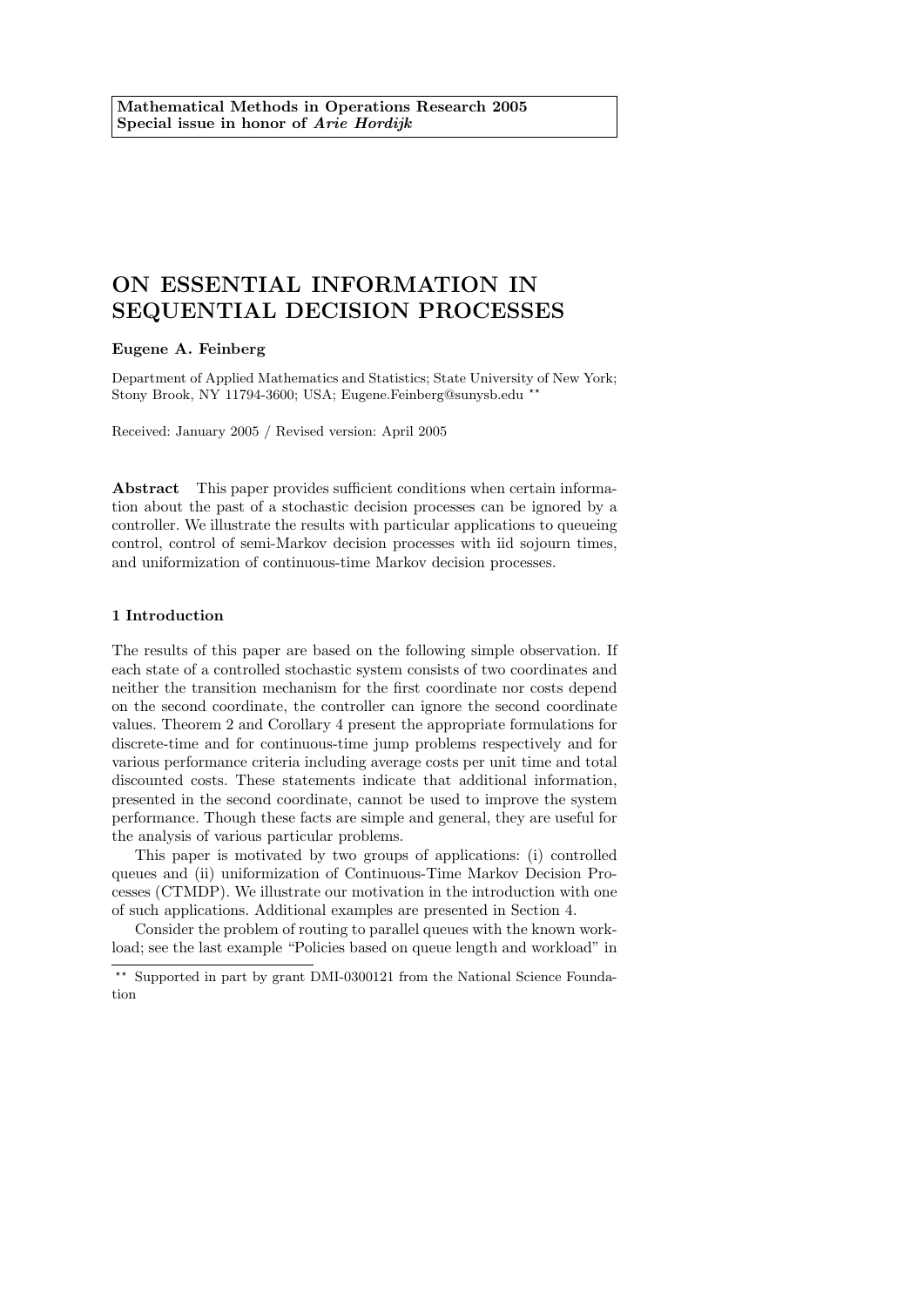Koole [17]. Customers arrive according to a Poisson process into a system consisting of  $m$  homogeneous restless queues. The service times of arriving customers are not known at the arrival epochs but the state of the system, that an arrival sees, is known. This state includes the workloads in all  $m$ queues. The costs depend only on the workload vector. In particular, the m-dimensional vectors of workloads and numbers of customers in queues are known. We denote them by  $w$  and  $\ell$  respectively. Since nothing depends on  $\ell$ , this coordinate was dropped in [17] and the state of the system was reduced to the the workload vector w.

If the service discipline is  $FIFO$  or all  $m$  queues use deterministic service disciplines, then the sufficiency of using  $w$  as the state space follows from the following simple arguments. Let  $W_{n-1}$  be the workload vector that the nth arrival sees,  $n = 0, 1, \ldots$ , and  $W_0$  is the null vector. Then the sequence  $W_1, \ldots, W_n, \ldots$  defines the numbers of customers in each of m queues. For the finite-horizon discounted cost criterion studied in [17], Markov policies are optimal. Therefore, the numbers of customers in queues can be ignored by optimal policies.

If the service discipline selects customers randomly, the sequence  $W_1, W_2, \ldots$ does not define the numbers of customers in queues and the above arguments fail. Consider the following example. Let  $m = 1$ . The service is nonpreemptive and the server selects customers from the queue with equal probabilities. Let an nth arrival see a queue with 2 customers of which one is at the server. The remaining service time of the customer at the server is 1 (everything is in minutes), and the service time of the waiting customer is 3. Thus, the total workload is 4. Let the  $(n + 1)$ st customer arrives in 3 minutes and sees the workload 2. This implies that the service time of the nth arrival is 1. However, the number of customers that  $(n + 1)$ st arrival sees can be either 1 or 2.

The results of this paper imply that even for randomized service disciplines, it is indeed sufficient to know only the workload vector  $w$  in the problem considered in [17]. Consider the larger state  $z$  which is the set of  $m$ strings  $(\ell_i, w_{i,1}, \ldots, w_{i,\ell_i}), i = 1, \ldots, m$ , where  $\ell_i$  is the number of customers in queue i and  $w_{i,1}, \ldots, w_{i,\ell_i}$  are their remaining service times. We notice that  $(w_{i,1}, \ldots, w_{i,\ell_i}) = \emptyset$  when  $\ell_i = 0$ . Given any service discipline for each of these m queues, it is easy to construct a Markov Decision Process (MDP) with states  $z$  for this problem. Each state  $z$  defines the workload vector and the numbers of customers in queues as appropriate sums. Therefore, the state z can be rewritten as  $(w, \ell, z)$  and the transition probabilities relevant to w and the costs do not depend on  $(\ell, z)$ . Therefore, in view of Theorem 2 and Corollary 4, the coordinates  $\ell$  and z can be dropped and it is indeed sufficient to know only the vector of workloads  $w$ .

Now consider the version of same problem from [17] when customers arrive in batches. All the customers in a batch should be directed to the same server. The arguments based on the state expansion to  $(w, \ell, z)$  and on using Theorem 2 and Corollary 4 imply that it is sufficient to know the workload vector w and the queue sizes  $\ell$  can be ignored. The arguments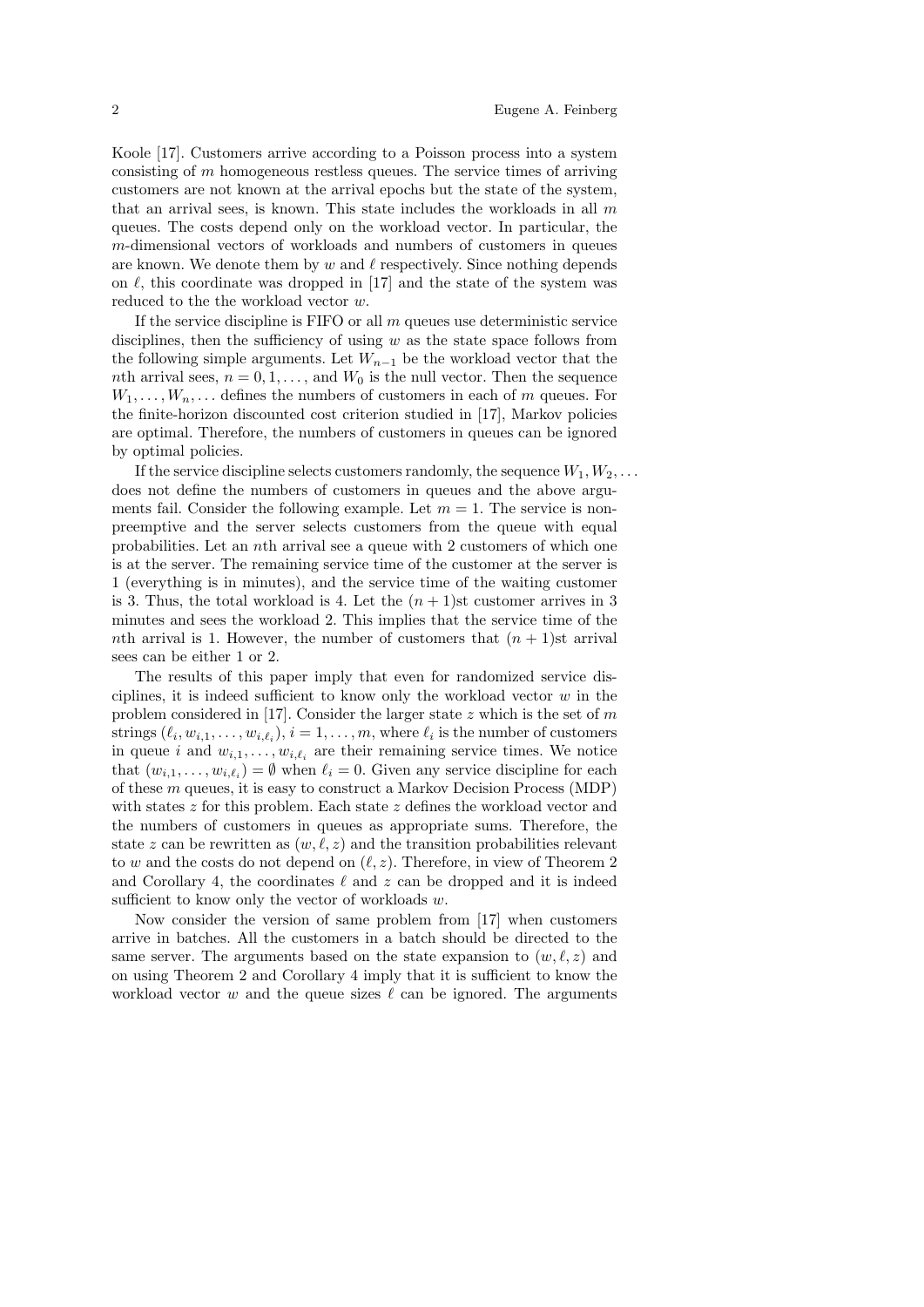based on the history of observed workload vectors  $W_1, W_2, \ldots$  do not work because this sequence does not define the numbers of customers in queues.

This paper is organized in the following way. Section 2 deals with discretetime problems and Section 3 deals with continuous-time jump problems. In both cases we consider controlled non-Markovian systems because the proofs are the same as for MDPs. We show that if neither the transition mechanism for the first coordinate nor costs depend on the second coordinate, this coordinate can be dropped and therefore the problem can be simplified.

Section 4 deals with additional applications to queueing control and to uniformization, the procedure that reduces CTMDPs to MDPs by using fictitious jumps. For such a reduction, uniformization was introduced by Lippman  $[18]$ . It holds for the class of stationary policies  $[2, 4, 20, 21]$ . For general policies, durations of fictitious jumps add information to the system. We show that, for problems with arbitrary state spaces and bounded onestep costs, this additional information can be ignored for the average costs per unit time criterion if stationary optimal or nearly optimal policies exist for the corresponding discrete-time MDP.

#### 2 Discrete-time problems

Consider a Stochastic Decision Process (SDP) defined by the quadruplet  $\{X, A, p, v\}$ , where X is the state space, A is the action space, p is the transition kernel, and  $v$  is the criterion. We assume that  $X$  and  $A$  are Borel spaces, i.e. they are isomorphic to measurable subsets of a Polish (in other words, complete separable metric) space; see [3] or [5] for details. Let  $H_n = X \times (A \times X)^n$  be the sets of histories up to epoch  $n = 0, 1, \dots$  and let  $H = \bigcup_{0 \leq n < \infty} H_n$  be the set of all finite histories. We can also consider the set of infinite histories  $H_{\infty} = (X \times A)^{\infty}$ . The products of the Borel σ-fields on X and A define the Borel σ-fields on  $H_n$ ,  $n = 0, 1, \ldots, \infty$ , and these  $\sigma$ -fields generate the Borel  $\sigma$ -field on H. Then p is defined as a regular transition probability from  $H \times A$  to X, i.e.  $p(B|h, a)$  is a Borel function on  $H \times A$  for any fixed Borel subset B of X and  $p(\cdot|h, a)$  is a probability measure on A for any pair  $(h, a)$ , where  $h \in H$  and  $a \in A$ .

A policy is defined as a regular transition probability from H to A. Therefore, a policy defines the transition probabilities from  $H_n$  to A and the transition kernel p defines the transition probabilities from  $H_n \times A$ to X. According to Ionescu Tulcea's theorem [5], any initial probability distribution  $\mu$  on X and any policy  $\pi$  define a unique probability measure  $P_{\mu}^{\pi}$  on  $H_{\infty}$ . Following [5], we shall call  $P_{\mu}^{\pi}$  a strategic measure.

A criterion  $v$  is defined as a numerical function of a strategic measure,  $v(\mu, \pi) = v(P_{\mu}^{\pi})$ . If p is just a function of  $(x_n, a_n)$ , the defined SDP becomes an MDP.

The expected total discounted costs and the average costs per unit time are two important criteria studied in the literature. Expected total dis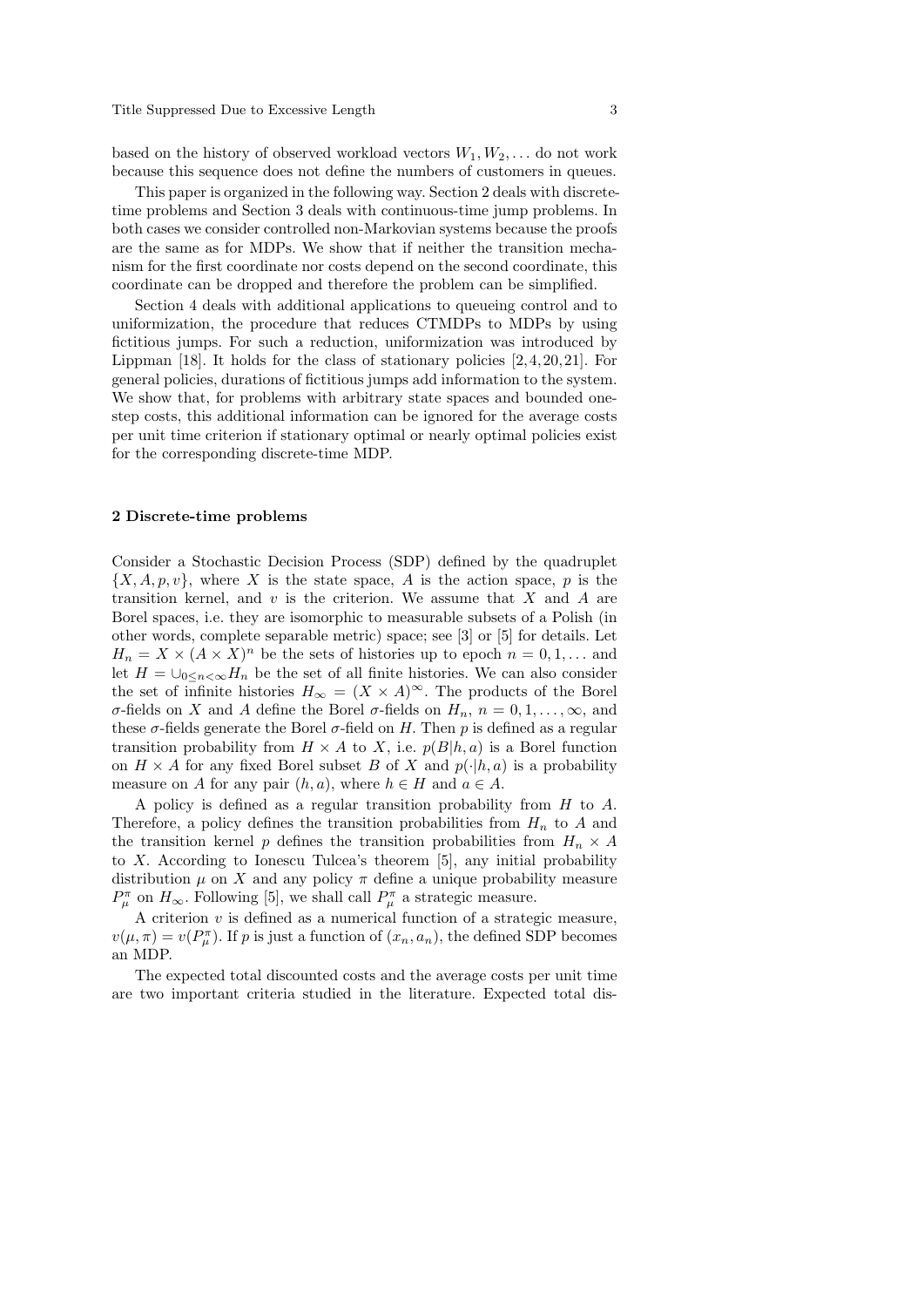counted costs can be represented in the form of

$$
v = E_{\mu}^{\pi} U(h_{\infty}), \tag{1}
$$

where  $h_{\infty} \in H_{\infty}$  and U is a measurable function on  $H_{\infty}$ . Indeed, let  $c(x, a) \geq 0$  be one-step costs. Then formula (1) with  $U(h_{\infty}) = \sum_{i=0}^{\infty} \beta^i c(x_i, a_i)$ defines the total expected discounted costs with the discount factor  $\beta$ .

Average costs per unit time can be represented as

$$
v(\mu, \pi) = \limsup_{n \to \infty} E_{\mu}^{\pi} U_n(h_{\infty})
$$
 (2)

with  $U_n(h_\infty) = n^{-1} \sum_{i=0}^{n-1} c(x_i, a_i)$ . We observe that the representation (2) is more general than (1) because (2) becomes (1) when  $U_n = U$ . In addition to average costs per unit time and to total discounted costs, a large variety of other criteria can be presented in the forms of (1) and (2).

We remark that it is natural to consider problems in which actions sets depend on the current state or even on the past history,  $[3, 5, 10, 13, 14, 20,$ 21]. We do not do it here because of the following two reasons: (i) simplicity and (ii) the functions U and  $U_n$  can be set equal to  $-\infty$  on infeasible trajectories for maximization problems and to  $+\infty$  for minimization problems.

Now assume that  $X = X^1 \times X^2$ , where  $X^1$  and  $X^2$  are two Borel spaces. The state of the system is  $x = (x^1, x^2)$ . In addition, we assume that at each stage  $n = 0, 1, \ldots$ , transition probabilities on  $X^1$  do not depend on the second component of the state space. In other words,

$$
p(dx_{n+1}^1|x_0^1, x_0^2, a_0, \dots, x_n^1, x_n^2, a_n) = p(dx_{n+1}^1|x_0^1, a_0, \dots, x_n^1, a_n).
$$
 (3)

For any probability measure P on  $H_{\infty}$ , consider its projection  $\bar{P}$  on  $(X_1 \times A)^\infty$ . The measure  $\overline{P}$  is defined by the following probabilities defined on cylinders

$$
P(X_0^1 \times A_0 \times \cdots \times X_n^1 \times A_n) = P(X_0^1 \times X^2 \times A_0 \times \cdots \times X_n^1 \times X^2 \times A_n),
$$

where  $n = 1, 2, \ldots$ , and  $X_i^1$  and  $A_i^1$  are measurable subsets of  $X^1$  and A respectively,  $i = 0, \ldots, n$ . For a strategic measure  $P_{\mu}^{\pi}$  we note its projection on  $(X_1 \times A)^\infty$  by  $\overline{P}_{\mu}^{\pi}$ . Consider the following assumption on the criterion v. **Assumption 1**  $v(\mu, \pi) = v(\mu, \pi')$  for any two policies  $\pi$  and  $\pi'$  such that  $\bar{P}^{\pi}_{\mu} = \bar{P}^{\pi'}_{\mu}$  .

If Assumption 1 holds then  $v(\mu, \pi) = f(\bar{P}_{\mu}^{\pi})$  for some function f defined on the set of all probability measures on  $(X^1 \times A)^\infty$ . For example, if v is defined by (2) with  $U_n(h_\infty) = U_n(x_0^1, a_0, x_1^1, a_1, \ldots)$ , then Assumption 1 holds. If one-step costs  $c$  do not depend on  $x^2$ , the average cost per unit time and total discounted cost criteria satisfy Assumption 1.

Consider an SDP with the state space  $X<sup>1</sup>$ , action set A, and transition kernels  $p(dx_{n+1}^1|x_0^1, a_0, \ldots, x_n^1, a_n)$ . Let  $\tilde{P}^{\sigma}_{\mu^1}$  be a strategic measure for this smaller SDP, where  $\mu^1$  is an initial probability distribution on  $X^1$  and  $\sigma$  is a policy in the smaller model. Every  $\tilde{P}^{\sigma}_{\mu^1}$  is a probability measure on the space  $(X^1 \times A)^\infty$ . Let  $\tilde{v}(\mu_1, \sigma)$  be a criterion for this SDP. If Assumption 1 holds, we set  $\tilde{v}(\mu_1, \sigma) = f(\tilde{P}_{\mu_1}^{\sigma}).$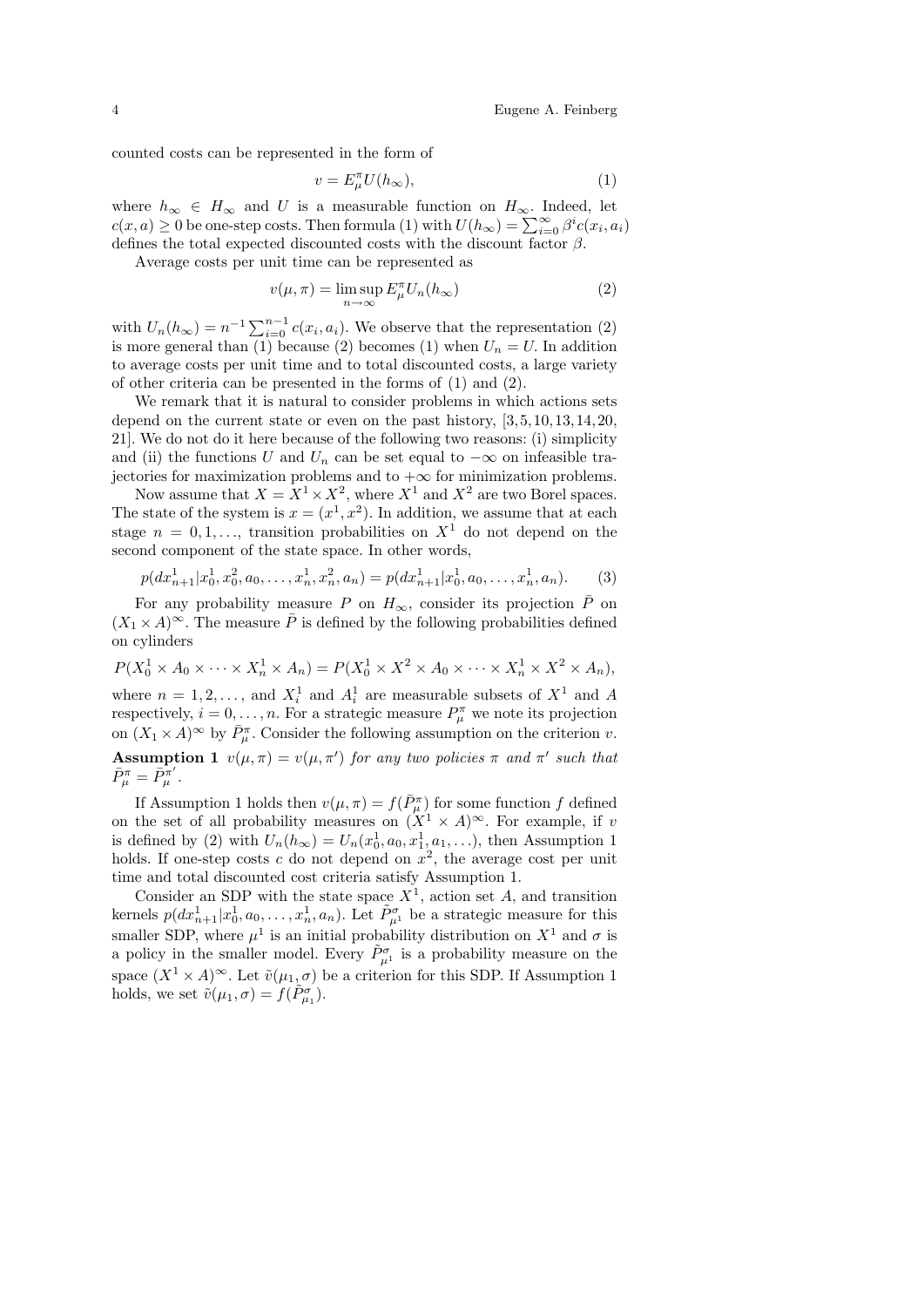Title Suppressed Due to Excessive Length 5

**Theorem 2** Consider an SDP with the state space  $X = X^1 \times X^2$  and let assumption (3) hold. For any initial state distribution  $\mu$  on  $X = X^1 \times X^2$ and for any policy  $\pi$  for this SDP, consider a policy  $\sigma$  for the SDP with the state space  $X^1$  defined for all  $n = 0, 1, \ldots (P_\mu^{\pi} - a.s.)$  by

$$
\sigma(da_n|x_0^1a_0x_1^1a_1...x_n^1) = \frac{P_\mu^\pi(dx_0^1da_0dx_1^1da_1...dx_n^1da_n)}{P_\mu^\pi(dx_0^1da_0dx_1^1da_1...dx_n^1)}.
$$
 (4)

Then (i)

$$
P_{\mu}^{\pi}(dx_0^1 da_0 dx_1^1 da_1 \ldots) = \tilde{P}_{\mu}^{\sigma}(dx_0^1 da_0 dx_1^1 da_1 \ldots),
$$

where  $\mu^1$  is the marginal probability measure on  $X^1$  induced by  $\mu$ , i.e.  $\mu^{1}(C) = \mu(C \times X^{2})$  for any measurable subset C of  $X^{1}$ . In other words,  $\tilde{P}_{\mu^1}^{\sigma}$  is the projection of the strategic measure  $P_{\mu}^{\pi}$  on  $(X^1 \times A)^{\infty}$ .

(ii) If, in addition, Assumption 1 holds then  $\tilde{v}(\mu_1, \sigma) = v(\mu, \pi)$ .

Proof By Kolmogorov's extension theorem, to verify (i) it is sufficient to prove that for any  $n = 0, 1, \ldots$ 

$$
P_{\mu}^{\pi}(dx_0^1 da_0 dx_1^1 da_1 \dots dx_n^1) = \tilde{P}_{\mu}^{\sigma}(dx_0^1 da_0 dx_1^1 da_1 \dots dx_n^1). \tag{5}
$$

We prove this equality by induction in n. It holds for  $n = 0$  because  $P_\mu^{\pi}(x_0^1 \in C) = \tilde{P}_{\mu^1}^{\sigma}(x_0^1 \in C) = \mu^1(C)$  for any policies  $\pi$  and  $\sigma$  in the corresponding models.

Let  $(5)$  hold for some *n*. Then

$$
\tilde{P}^{\sigma}_{\mu^{1}}(dx_{0}^{1}da_{0}dx_{1}^{1}da_{1}...dx_{n}^{1}da_{n}) = \tilde{P}^{\sigma}_{\mu^{1}}(dx_{0}^{1}da_{0}dx_{1}^{1}da_{1}...dx_{n}^{1})\sigma(da_{n}|x_{0}^{1}a_{0}x_{1}^{1}a_{1}...x_{n}^{1})
$$
\n
$$
= P^{\pi}_{\mu}(dx_{0}^{1}da_{0}dx_{1}^{1}da_{1}...dx_{n}^{1}da_{n}),
$$
\n(6)

where the first equality follows from the definition of a strategic measure and the second equality follows from (4) and (5). Since the transition probabilities in the first model do not depend on  $x^2$ , we have

$$
\tilde{P}^{\sigma}_{\mu^{1}}(dx_{0}^{1}da_{0}dx_{1}^{1}da_{1} \dots dx_{n}^{1}da_{n}dx_{n+1}^{1})
$$
\n
$$
= \tilde{P}^{\sigma}_{\mu^{1}}(dx_{0}^{1}da_{0}dx_{1}^{1}da_{1} \dots dx_{n}^{1}da_{n})p(dx_{n+1}^{1}|x_{0}^{1}, a_{0}, \dots, x_{n}^{1}, a_{n})
$$
\n
$$
= P^{\pi}_{\mu}(dx_{0}^{1}da_{0}dx_{1}^{1}da_{1} \dots dx_{n}^{1}da_{n})p(dx_{n+1}^{1}|x_{0}^{1}, a_{0}, \dots, x_{n}^{1}, a_{n})
$$
\n
$$
= P^{\pi}_{\mu}(dx_{0}^{1}da_{0}dx_{1}^{1}da_{1} \dots dx_{n}^{1}da_{n}dx_{n+1}^{1}),
$$
\n(7)

where the first equality follows from the definition of the strategic measure  $\tilde{P}^{\sigma}_{\mu^1}$  and the second equality follows from (6). Statement (i) yields (ii).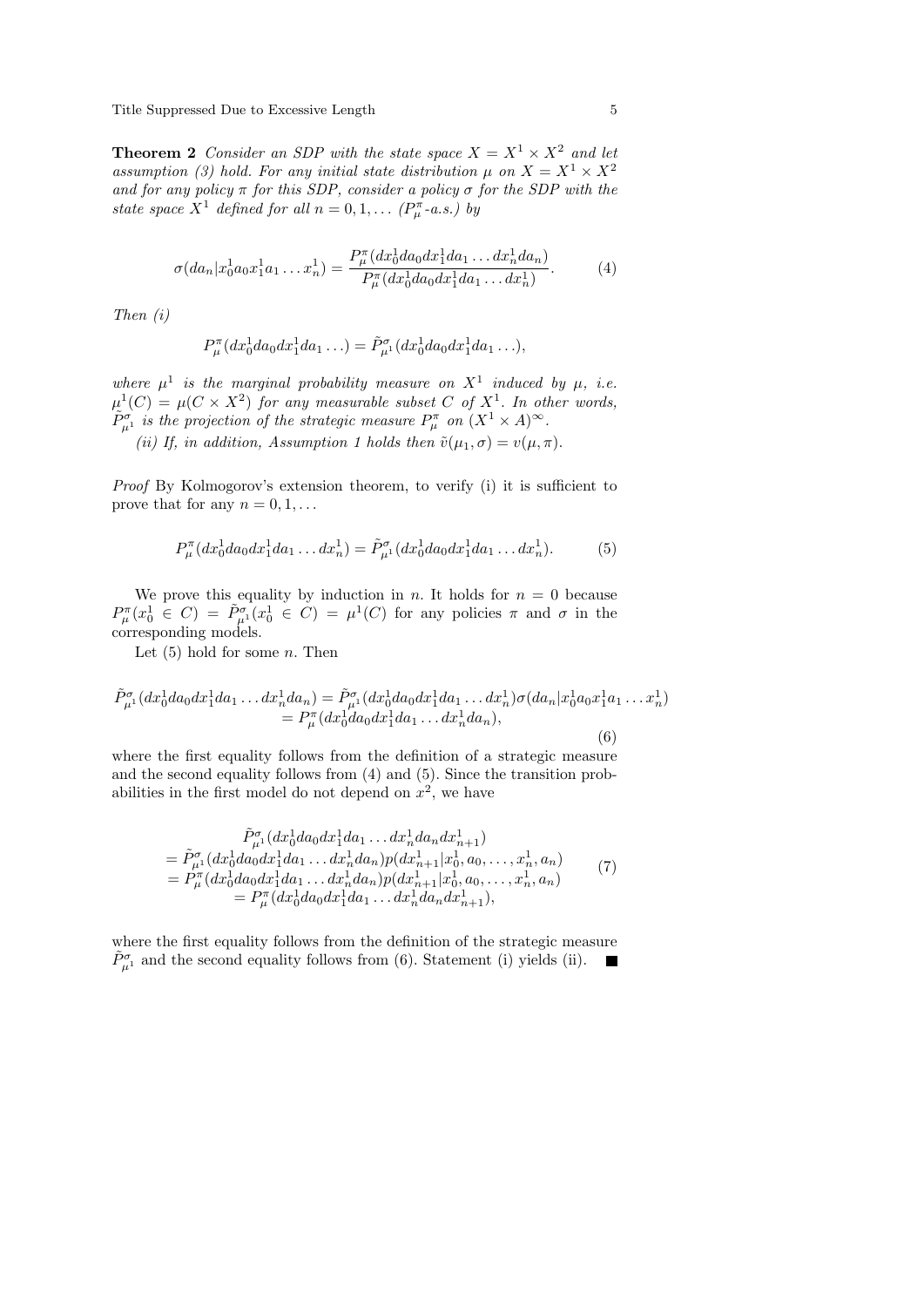#### 3 Continuous-time jump problems

In the defined SDP, all time intervals between decisions equal 1. In this section, we extend Theorem 2 to a more general situation when these intervals may be random and different.

We define a Continuous-Time SDP (CTSDP). A trajectory of a CTSDP is a sequence  $x_0, a_0, \tau_0, x_1, a_1, \tau_1, \ldots$ , where  $x_n$  is the state of the system after jump n,  $a_n$  is the action selected after the jump occurred, and  $\tau_n$  is the time until the next jump. The above definition of an SDP is so general that we can use it to define a CTSDP. We set  $\tau_{-1} = 0$  and define a CTSDP  $\{X, A, q\}$ , as an SDP  $\{[0, \infty) \times X, A, q, v\}$ , where X is a Borel state space,  $A$  is a Borel action space, and  $q$  is a transition kernel which is a conditional joint distribution of the sojourn time and the next state. According to this definition, the transition probabilities after the  $n$ -th jump are  $q(d\tau_n, dx_{n+1}|x_0, a_0, \tau_0, x_1, a_1, \ldots, \tau_{n-1}, x_n, a_n)$ . For this SDP, we consider only initial distributions  $\mu$  on  $[0,\infty) \times X$  with  $\mu(0,X) = 1$ , i.e.  $\tau_{-1} = 0$ with probability 1. Therefore, we interpret  $\mu$  as a probability measure on X and will not mention  $\tau_{-1}$  anymore. A CTSDP is called a Semi-Markov Decision Process (SMDP) if the SDP  $\{[0,\infty)\times X, A, q\}$  is an MDP. In other words, if the transition kernel q has the form  $q(d\tau_n, dx_{n+1}|x_n, a_n)$ .

Since a CTSDP is defined via the corresponding SDP, we have policies and strategic measure also defined for the CTSDP. The objective criterion v is a function of a strategic measure  $P_{\mu}^{\pi}$  for this CTSDP, i.e.  $v(\mu, \pi) = v(P_{\mu}^{\pi})$ .

For each  $t \geq 0$ , consider a measurable function  $U_t(h_\infty)$ , where  $h_\infty =$  $x_0, a_0, \tau_0, x_1, a_1, \tau_1, \ldots$  Consider the criterion

$$
v(\mu, \pi) = \limsup_{t \to \infty} E_{\mu}^{\pi} U_t(h_{\infty}).
$$
 (8)

The expected average cost per unit time is an important example of a criterion that can be presented in the form (8). Let  $c(x, a, t) \geq 0$  be the cost incurred during time  $t$  elapsed since the last jump, where  $x$  is the current state and a is the last selected action. Let  $t_0 = 0$  and  $t_{n+1} = t_n + \tau_n$ ,  $n = 0, 1, \ldots$  We set  $N(t) = \sup\{n = 0, 1, \ldots | t_n \leq t\}$ . The average cost up to time t is  $U_t(h_\infty) = L_t/t$ , where  $L_t$  is the cost up to time t,

$$
L_t = \sum_{n=0}^{N(t)-1} c(x_n, a_n, \tau_n) + c(x_{N(t)}, a_{N(t)}, t - t_{N(t)}),
$$
\n(9)

 $h_{\infty} = x_0, a_0, \tau_0, x_1, a_1, \tau_1, \ldots$ . Then the expected average cost per unit time is defined by (8). The expected total discounted costs can also be represented in the form of (8) because they can be presented in the form of (1) with  $h_{\infty} = x_0, a_0, \tau_0, x_1, a_1, \tau_1, \ldots$  In particular, for the expected total discounted costs

$$
U(h_{\infty}) = \sum_{n=0}^{\infty} e^{-\gamma \sum_{i=0}^{n-1} \tau_i} \int_0^{\tau_n} c(x_n, a_n, t) e^{-\gamma t} dt,
$$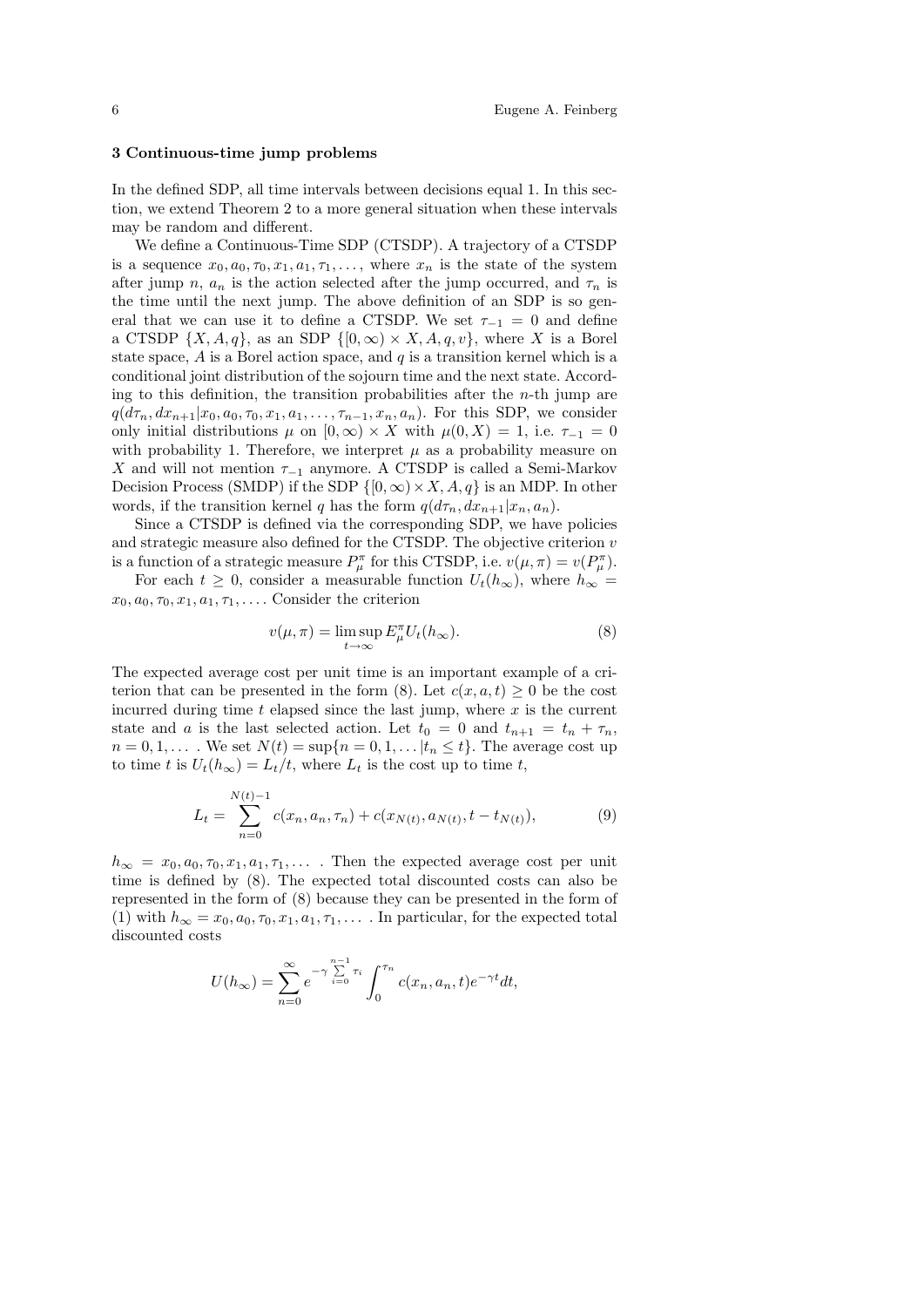where  $\gamma > 0$  is the discount rate. Note that (1) is a particular form of (8) with  $U_t = U$ .

Similarly to the discrete time case, consider a CTSDP with a Borel state space  $X = X^1 \times X^2$  and a Borel action space A. We assume that the joint distributions of  $\tau_n$  and  $x_{n+1}^1$  do not depend on  $x_i^2$ ,  $i = 0, 1, \ldots, n$ , i.e.

$$
q(d\tau_n, dx_{n+1}^1 | x_0^1, x_0^2, a_0, \tau_0, x_1^1, x_1^2, a_1, \tau_1, \dots, x_n^1, x_n^2, a_n)
$$
  
=  $q(d\tau_n, dx_{n+1}^1 | x_0^1, a_0, \tau_0, x_1^1, a_1, \tau_1, \dots, x_n^1, a_n).$  (10)

Similarly to the discrete-time case, we denote by  $\bar{P}$  the projection on  $(X^1\times A\times [0,\infty))^\infty$  of a probability measure P defined on  $(X^1\times A\times [0,\infty))^\infty$ . For a strategic measure  $P_\mu^{\pi}$  we denote the corresponding projection by  $\overline{P}_\mu^{\pi}$ . The following assumption is similar to Assumption 1.

**Assumption 3**  $v(\mu, \pi) = f(\bar{P}_{\mu}^{\pi})$  for some function f defined on the set of probability measures on  $(X^1 \times A \times [0, \infty))^\infty$ .

For example, Assumption 3 holds for the criterion (8) when  $U_t(h_\infty)$  =  $U_t(x_0^1, a_0, \tau_0, x_1^1, a_1, \tau_1, \ldots).$ 

Similarly to the discrete time case, we consider a smaller CTSDP with the state space  $X^1$ , action space A, and transition kernel

 $q(d\tau_n, dx_{n+1}^1 | x_0^1, a_0, \tau_0, x_1^1, a_1, \tau_1, \ldots, x_n^1, a_n)$ . Let  $\tilde{P}^\sigma_{\mu^1}$  be a strategic measure for this smaller CTSDP, where  $\mu^1$  is an initial probability distribution on  $X^1$ and  $\sigma$  is a policy in the smaller model. Every  $\tilde{P}^{\sigma}_{\mu^1}$  is a probability measure on the space  $(X^1 \times A \times [0, \infty))^\infty$ . When Assumption 3 holds, we consider the criterion  $\tilde{v}(\mu^1, \sigma) = f(\tilde{P}_{\mu^1}^{\sigma})$ . Theorem 2 implies the similar result for CTSDPs.

**Corollary 4** Consider a CTSDP with the state space  $X = X^1 \times X^2$  and let assumption (10) hold. For any initial state distribution  $\mu$  on  $X = X^1 \times X^2$ and for any policy  $\pi$  for the CTSDP with the state space  $X = X^1 \times X^2$ , consider a policy  $\sigma$  for the CTSDP with the state space  $X^1$  defined for all  $n = 0, 1, \ldots (P_{\mu}^{\pi} - a.s.)$  by

$$
\sigma(da_n|x_0^1a_0\tau_0x_1^1a_1\tau_1\dots x_n^1) = \frac{P_\mu^\pi(dx_0^1da_0d\tau_0dx_1^1da_1d\tau_1\dots dx_n^1da_n)}{P_\mu^\pi(dx_0^1da_0d\tau_0dx_1^1da_1d\tau_1\dots dx_n^1)},
$$
(11)

 $n = 0, 1, \ldots$  . Then (i)

$$
P_{\mu}^{\pi}(dx_0^1 da_0 d\tau_0 dx_1^1 da_1 d\tau_1 \ldots) = \tilde{P}_{\mu^1}^{\sigma}(dx_0^1 da_0 d\tau_0 dx_1^1 da_1 d\tau_1 \ldots), \tag{12}
$$

where  $\mu^1$  is the marginal probability measure  $X^1$  induced by  $\mu$ , i.e.  $\mu^1(C)$  =  $\mu(C, X^2)$  for any measurable subset C of  $X^1$ . In other words,  $\tilde{P}^{\pi}_{\mu^1}$  is the projection of the strategic measure  $P_{\mu}^{\pi}$  on  $(X^{1} \times A \times [0, \infty))^{\infty}$ .

(ii) If, in addition, Assumption  $\tilde{j}$  holds then  $\tilde{v}(\mu_1, \sigma) = v(\mu, \pi)$ .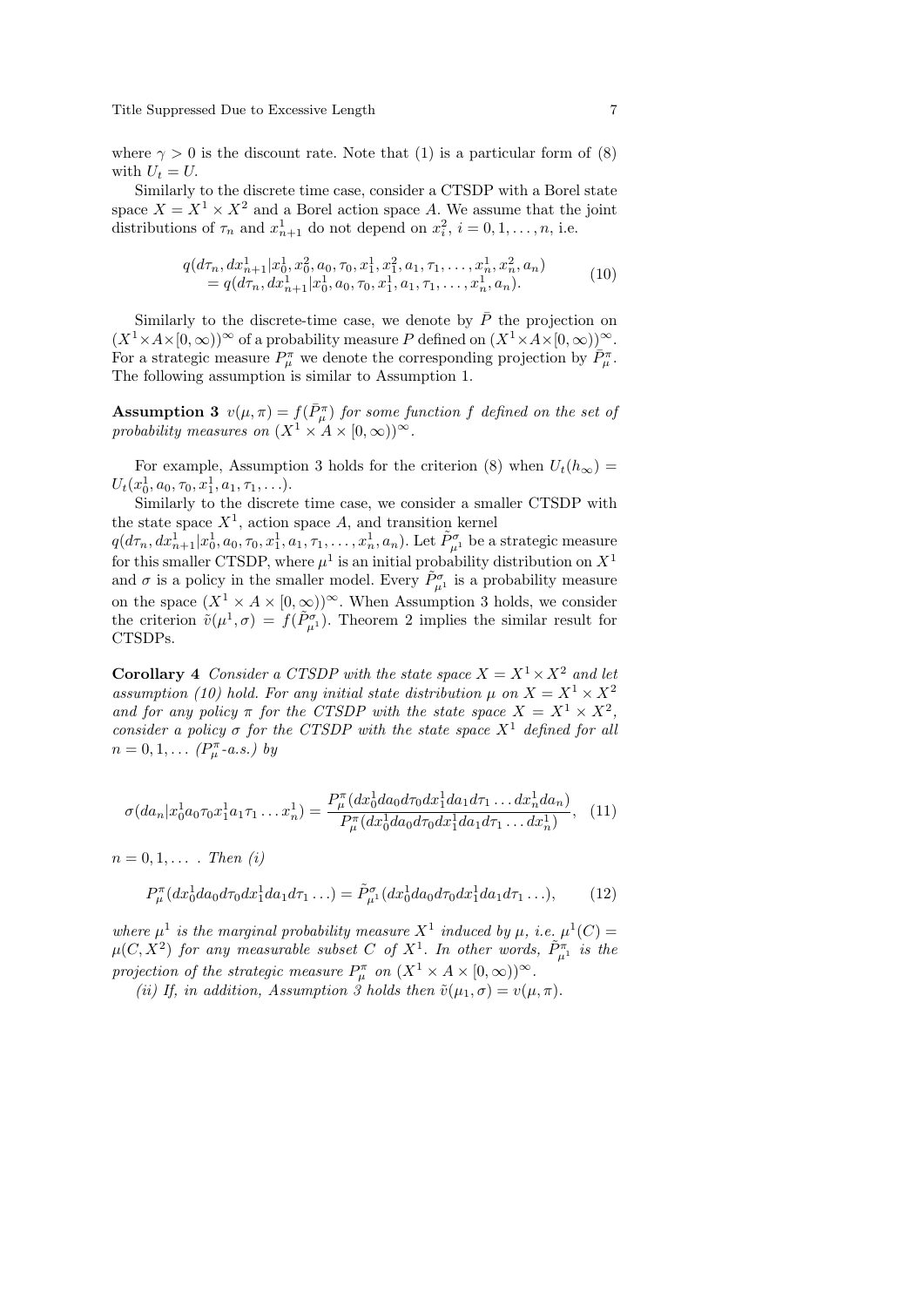## 4 Examples of applications

In addition to the example considered in the Introduction, in this Ssection we apply Theorem 2 and Corollary 4 to the  $M^X/G/1$  queue with a removable server and known workload, to the admission control, to SMDPs with iid sojourn times, and to uniformization of CTMDPs.

 $M^X/G/1$  queue with a removable server. Consider a single-server queue with batch arrivals. The batches arrive according to a Poisson process with a given intensity. At the arrival epoch, the workload in the batch becomes known. The server can be turned on and off and switching costs are positive. The holding costs depend only on the workload.

Control of queues with the removable server and known workload has been studied in the literature since 1973 when Balanchandran [1] introduced the notion of a D policy that switches the server on when the workload is greater than or equal to  $D$  and switches the server off when the system becomes empty. The optimality of  $D$  policies for average costs per unit time under broad conditions was proved in [8], where it was assumed that the controller knows only the workload w and the state of the server.

Now we consider the situation when customers arrived in batches. The question is whether the information about the numbers of customer in batches and individual service times is useful? The answer is that this information is useless and can be ignored. Therefore, D-policies are optimal for  $M^X/G/1$  queues under the conditions formulated in [8].

The correctness of this answer follows from the following arguments. As was shown in [8, Section 3], it is sufficient to make switching decisions only at the arrival epochs and at the epochs when the system becomes empty. Therefore, we can consider an SMDP when decisions are selected only at these epochs. The state of this SMDP is  $(w, q)$ , where w is the workload and  $d$  is the state of the server (on or off). We enlarge the state of the system by adding the coordinate  $z = (j, s_1, \ldots, s_n)$  containing the number of customers  $j$  in the arrived batch and the customer service times. Then neither transitions of  $(w, g)$  nor costs depend on z and, in view of Corollary 4, the coordinate z can be dropped from the state description. Thus, D-policies are also optimal for  $M^X/G/1$  queues.

Admission control. Consider a finite queue with a renewal process of arrivals. If this queue contains  $n$  customers, the departure time has an exponential distribution with the intensity  $\mu_n$ . Arriving customers belong to different types. Suppose that there are  $m$  types of customers. A type i customer pays  $r_i$  for the service when the customer is admitted,  $i =$  $1, \ldots, m$ . The types of arriving customers are iid and do not depend on any other events associated with the system. The service intensity  $\mu_n$  does not depend on the types of accepted customers.

An arrival can be either accepted or rejected when it is entering the system. If the system is full, the arrival is rejected. An arrival can also be rejected to maximize average rewards per unit time. The arrival's type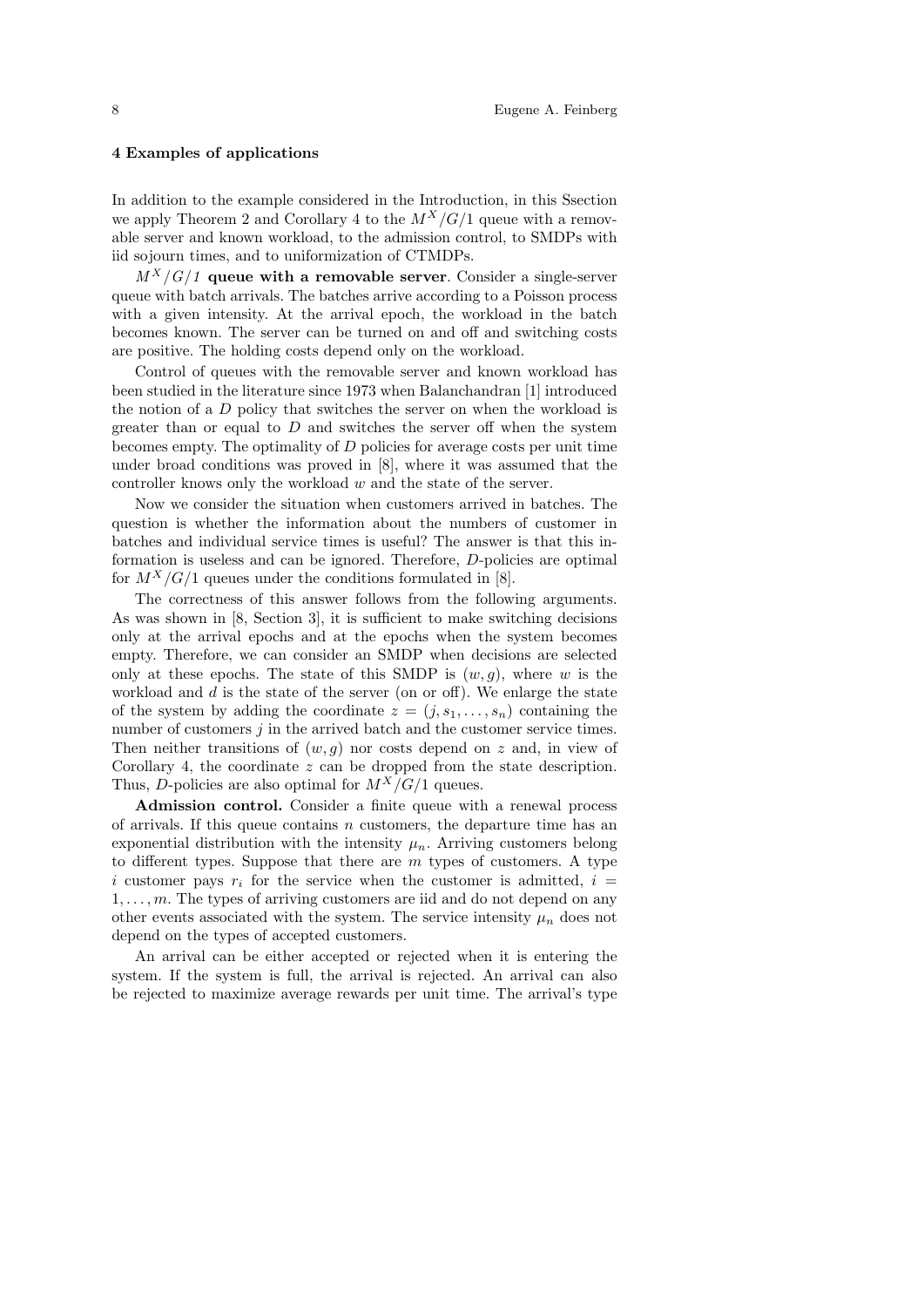becomes known at the arrival epoch. The question is which arrivals should be rejected to maximize the average rewards per unit time?

By considering arrival epochs as decision epochs, it is easy to formulate this problem as an average reward SMDP with iid sojourn times equal to interarrival times. The state space is  $X^1 \times X^2$ , where  $X^1$  is the set of pairs  $(n, r)$  with n equal to the number of customers that an arrival sees in the system and with  $r$  equal to the amount that the arrival is willing to pay if admitted, and  $X^2$  is the arrival type. We observe that transition probabilities on  $X<sup>1</sup>$  do not depend on the type of an arrived customer. In addition, the reward function is  $r = r(x^1, x^2) = r((n, r), m) = r$  and therefore the rewards do not depend on the second coordinate  $x^2 = m$ , which is the customer type. In view of Corollary 4, the information regarding the arrival type can be ignored if customer's payoff  $r$  is known. Therefore, if  $r_i = r_j$  for type i and j customers, the customers of these types can be merged into one type of customers. Therefore, the number of different customer types can be reduced to the number of different payoffs  $r_i$ .

In fact, it is natural to assume that  $r_i \neq r_j$  when  $i \neq j$ . Miller [19] and Feinberg and Reiman [9] used this assumption. The need to consider the problem with  $r_i = r_j$  for  $i \neq j$  appears in cases of multiple criteria and constraints. Even when different classes have different rewards, the method of Lagrangian multipliers may lead to the situation when different classes have equal rewards; see [6] for details.

SMDPs with iid sojourn times. Consider an SMDP in which the sojourn times  $\tau_n$  do not depend on states and actions and form a sequence of nonnegative iid random variables. Let the costs  $c$  incurred during the first u units of time in state  $x_n$ , where  $u \leq \tau_n$ , be nonnegative and satisfy the condition  $c(x_n, a_n, u) \leq C_1 + C_2u$  for all  $x_n \in X$ ,  $a_n \in A$ , where  $C_1$ and  $C_2$  are nonnegative finite constants. The function c is assumed to be measurable. Let  $\bar{c}(x, a) = Ec(x, a, \tau_1)$  be the expected total cost until the jump if an action  $a$  is selected at a state  $x$ . We shall also assume that  $0 < \overline{\tau} < \infty$ , where  $\overline{\tau} = E \tau_1$ .

From an intuitive point of view, such an SMDP with average costs per unit time is essentially an MDP and the knowledge of a real time parameter t is unimportant. We prove this fact by using Theorem 2.

Let  $t_0 = 0$  and  $t_{n+1} = t_n + \tau_n$ ,  $n = 0, 1, \ldots$ . Consider the total cost  $L_t$  up to time t defined in (9) and the expected average costs per unit time  $v(\mu, \pi)$  defined by (8) with  $U_t(h_\infty) = L_t/t$ .

Since all sojourn times are iid, it is intuitively clear that the costs do not depend on actual sojourn times. Our immediate goal is to prove that for any initial distribution  $\mu$  and for any policy  $\pi$ 

$$
v(\mu, \pi) = \limsup_{n \to \infty} n^{-1} E_{\mu}^{\pi} \sum_{i=0}^{n-1} \bar{c}(x_{t_i}, a_{t_i}) / \bar{\tau}.
$$
 (13)

To prove (13) we first rewrite it,

$$
v(\mu, \pi) = \limsup_{n \to \infty} (n\bar{\tau})^{-1} E_x^{\pi} L_{t_n}.
$$
 (14)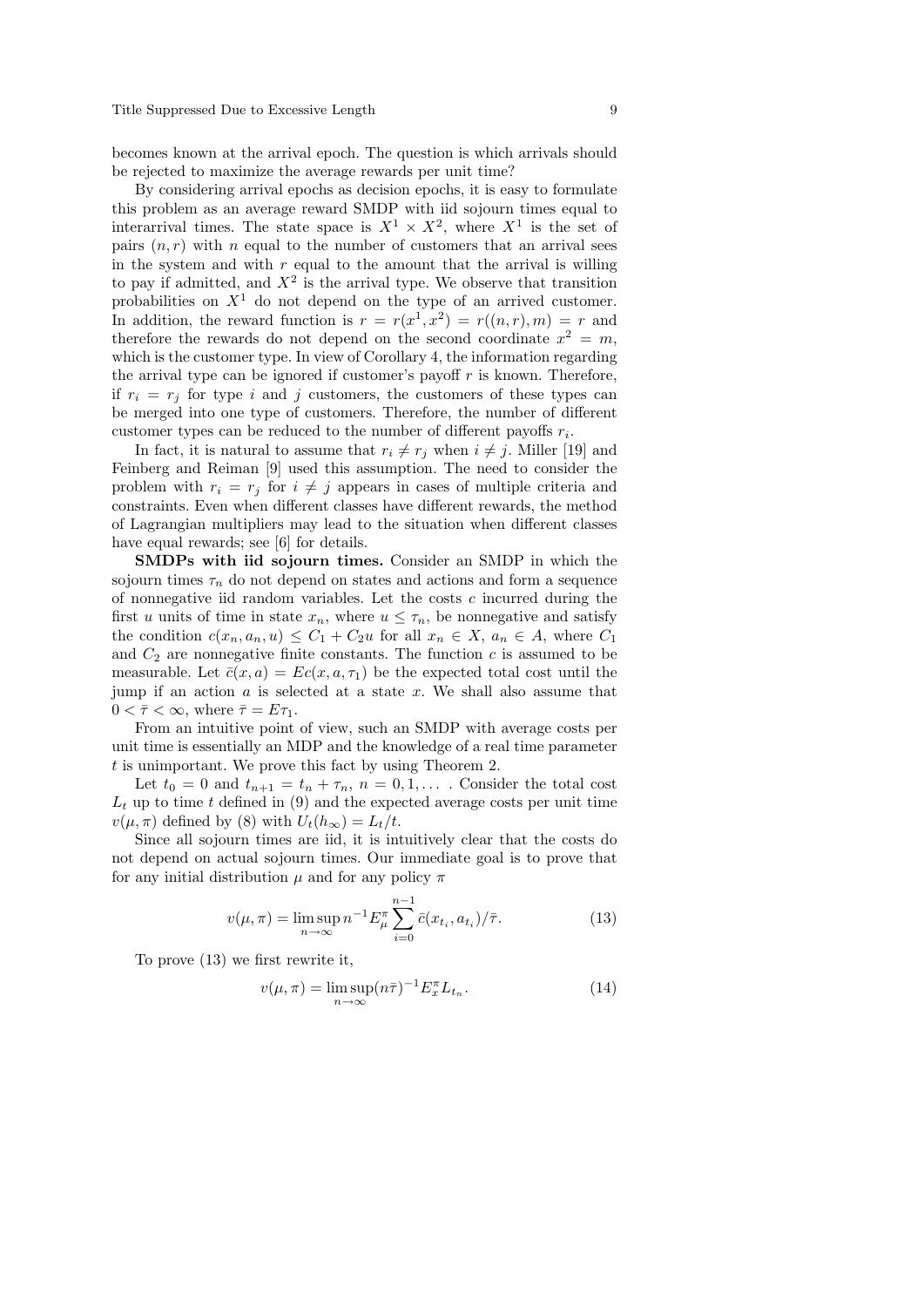Second, we observe that

$$
\limsup_{n \to \infty} (n\bar{\tau})^{-1} E_x^{\pi} L_{t_n} = \limsup_{n \to \infty} (n\bar{\tau})^{-1} E_x^{\pi} L_{n\bar{\tau}}.
$$
\n(15)

To prove (15), we notice that  $N(t)$  is a renewal process and

$$
\frac{|E_{\mu}^{\pi}L_{t_n} - E_{\mu}^{\pi}L_{n\bar{\tau}}|}{n} \le C_1 \frac{E|N(n\bar{\tau}) - n|}{n} + C_2 \frac{E|t_n - n\bar{\tau}|}{n}
$$
(16)

and the right hand side of (16) tends to 0 as  $n \to \infty$ . The first summand in the right hand side of  $(16)$  tends to 0 according to [12, Theorem 5.1, p. 54, and Theorem 1.1, p. 166] and the fact that a.s. convergence implies convergence in probability. The second summand tends to 0 according to [11, Lemma 13, p. 192]. Thus, (15) is proved.

We observe that

 $\limsup_{n\to\infty} (n\bar{\tau})^{-1} E_x^{\pi} L_{n\bar{\tau}} = \limsup_{t\to\infty} (\bar{\tau}[t/\bar{\tau}])^{-1} E_x^{\pi} L_{\bar{\tau}[t/\bar{\tau}]} = \limsup_{t\to\infty} t^{-1} E_x^{\pi} L_{\bar{\tau}[t/\bar{\tau}]}$ 

In view of (15), the last line of equalities implies

$$
\limsup_{t \to \infty} t^{-1} E_x^{\pi} L_{\bar{\tau}[t/\bar{\tau}]} = \limsup_{n \to \infty} (n\bar{\tau})^{-1} E_x^{\pi} L_{t_n}
$$
\n(17)

In addition,

$$
0 \le t^{-1} [L_t - L_{\bar{\tau}[t/\bar{\tau}]}] \le t^{-1} C_1 (N(t) - N(t - \bar{\tau})) + C_2 \bar{\tau}/t. \tag{18}
$$

By taking the expectation in (18), setting  $t \to \infty$ , and applying the renewal theorem, we obtain the equality

$$
v(\mu, \pi) = \limsup_{t \to \infty} t^{-1} E_x^{\pi} L_{\bar{\tau}[t/\bar{\tau}]}.
$$

This equality,  $(17)$ , and  $(15)$  imply  $(14)$ . Thus,  $(13)$  is proved.

We consider this SMDP as an MDP with the state space  $X^1 \times X^2$ , where  $X^1 = X$  and  $X^2 = [0, \infty)$ . The time parameter  $t \in X^2$  affects neither the transition probabilities between states in  $X<sup>1</sup>$  nor the objective criterion v. The latter follows from (13). Therefore, in view of Theorem 2, the policies that do not use the information about sojourn times  $\tau_0, \tau_1, \ldots$  are as good as policies that use this information. Consider the MDP with the same state and action sets as the given SMDP, with the same transition probabilities, and with one-step costs  $\bar{c}(x, a)/\tau$ . For average costs per unit time, this MDP has the same value function as the original SMDP. In addition, stationary optimal policies for this MDP are optimal for the original SMDP.

We remark that the assumption that  $c(x_n, a_n, u) \leq C_1 + C_2 u$ , where  $C_1$  and  $C_2$  are constants, for SMDPs with iid sojourn times is similar to the assumption that costs are bounded in discrete-time MDPs. The case of unbounded costs is important but we do not study it in this paper.

Uniformization of Continuous-Time Markov Decision Processes (CTMDPs). A CTMDP is an SMDP with exponential sojourn times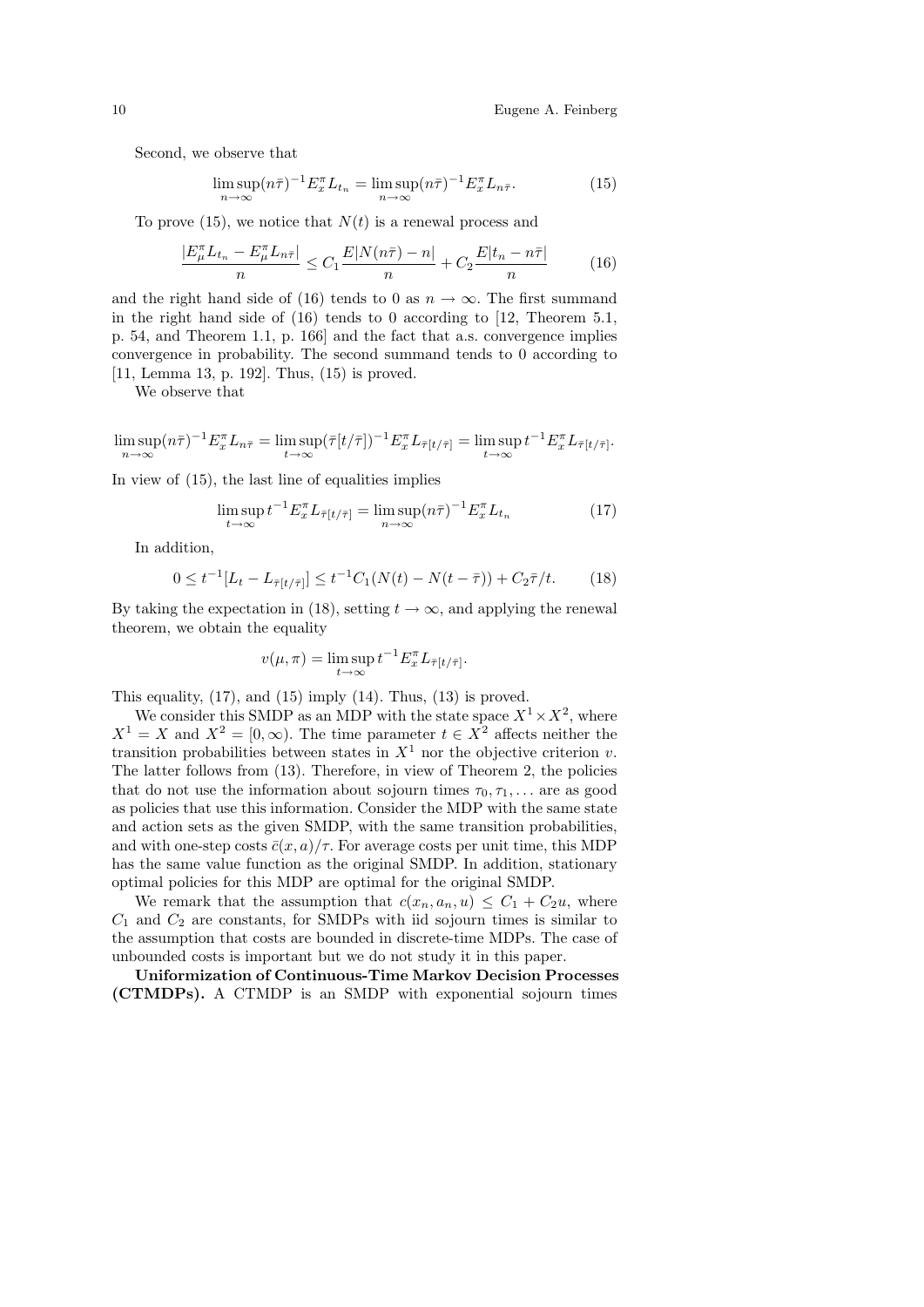and with transition probabilities that do not depend on these times. In other words,  $q(d\tau_n dx_{n+1}|x_n, a_n) = \lambda(x_n, a_n)p(dx_{n+1}|x_n, a_n)$ , where (i)  $0 \le$  $\lambda(x, a) < K$  for all  $x \in X$ ,  $a \in A$ , and for some  $K < \infty$ , and (ii) p is a transition kernel from  $X \times A$  into A with the property  $p(x|x, a) = 0$  for all  $x \in X$ . The system incurs two types of costs: (i) the instant costs  $c(x_n, a_n, x_{n+1})$ when the system jumps from state  $x_n$  to state  $x_{n+1}$  and the control  $a_n$  is used, and (ii) the cost rates  $C(x_n, a_n)$  incurred per unit time in state  $x_n$ if the control  $a_n$  is chosen. For simplicity, we assume that the functions c and C are nonnegative and bounded. In addition, we assume that these functions are measurable. Though for CTMDPs it is possible to consider policies that change actions between jumps (see  $[7, 15, 16]$ ), we do not do it here for the sake of simplicity. In fact, according to the terminology in [7], CTMDPs considered here are ESMDPs (exponential SMDPs or, more precisely, SMDPs with exponential sojourn times).

Uniformization (see Lippman  $[18]$  or monographs  $[2, 20, 21]$ ) introduces fictitious zero-cost jumps from states  $x_n$  into themselves with intensities  $(K - \lambda(x_n, a_n))$ . This reduces a CTMDP with jump intensities bounded above by  $K$  to a SMDP with sojourn times being iid exponential random variables with the intensity  $K$ . The above results on SMDPs with iid sojourn times imply that the controller does not benefit from the knowledge of sojourn times in the uniformized SMDP and the problem can be reduced to an MDP. If this MDP has a stationary optimal policy, this policy is optimal for the original CTMDP. This justifies uniformization for nonstationary policies and without using the fact that there is a stationary optimal policy for the original CTMDP.

We provide additional explanations. Let  $v$  be the expected average cost per unit time in the original CTMDP and  $v<sup>1</sup>$  and  $v<sup>2</sup>$  be the similar criteria for the uniformized SMDP and in the corresponding MDP respectively. This MDP has the same states and actions as the original CTMDP, the transition probabilities  $\tilde{p}(y|x, a) = \lambda(x, a)p(y|x, a)/K$  when  $y \neq x$ , and  $\sum_{y\neq x} c(x, a, y) \lambda(x, a) p(y|x, a).$  $\tilde{p}(x|x, a) = 1 - \lambda(x, a)/K$ . The one-step costs are  $\tilde{c}(x, a) = C(x, a) +$ 

Since any policy  $\pi$  for the original CTMDP can be implemented in the uniformized SMDP,  $v^1(\mu, \pi) = v(\mu, \pi)$ . According to the results on SMDPs with iid sojourn times, there exists a policy  $\sigma$  in the MDP such that  $v^2(\mu, \sigma) = v^1(\mu, \pi)$ . Thus, if for the MDP there exists a stationary optimal policy, this policy is optimal for the original CTMDP. This is also true for problems with multiple criteria and constraints with a fixed initial distribution  $\mu$ ; see [7] for the constrained problem definition. However, for constrained discrete-time problems, an optimal policy is typically randomized stationary. For an optimal randomized stationary policy  $\varphi$  in the described above MDP, it is possible to construct a policy  $\psi$  in the original CTMDP such that  $v(\mu, \psi) = v^2(\mu, \varphi)$  and therefore the policy  $\psi$  is optimal for the original CTMDP.

We remark that the reduction of continuous-time models to discrete time, by using uniformization, holds also for discounted total costs [18,